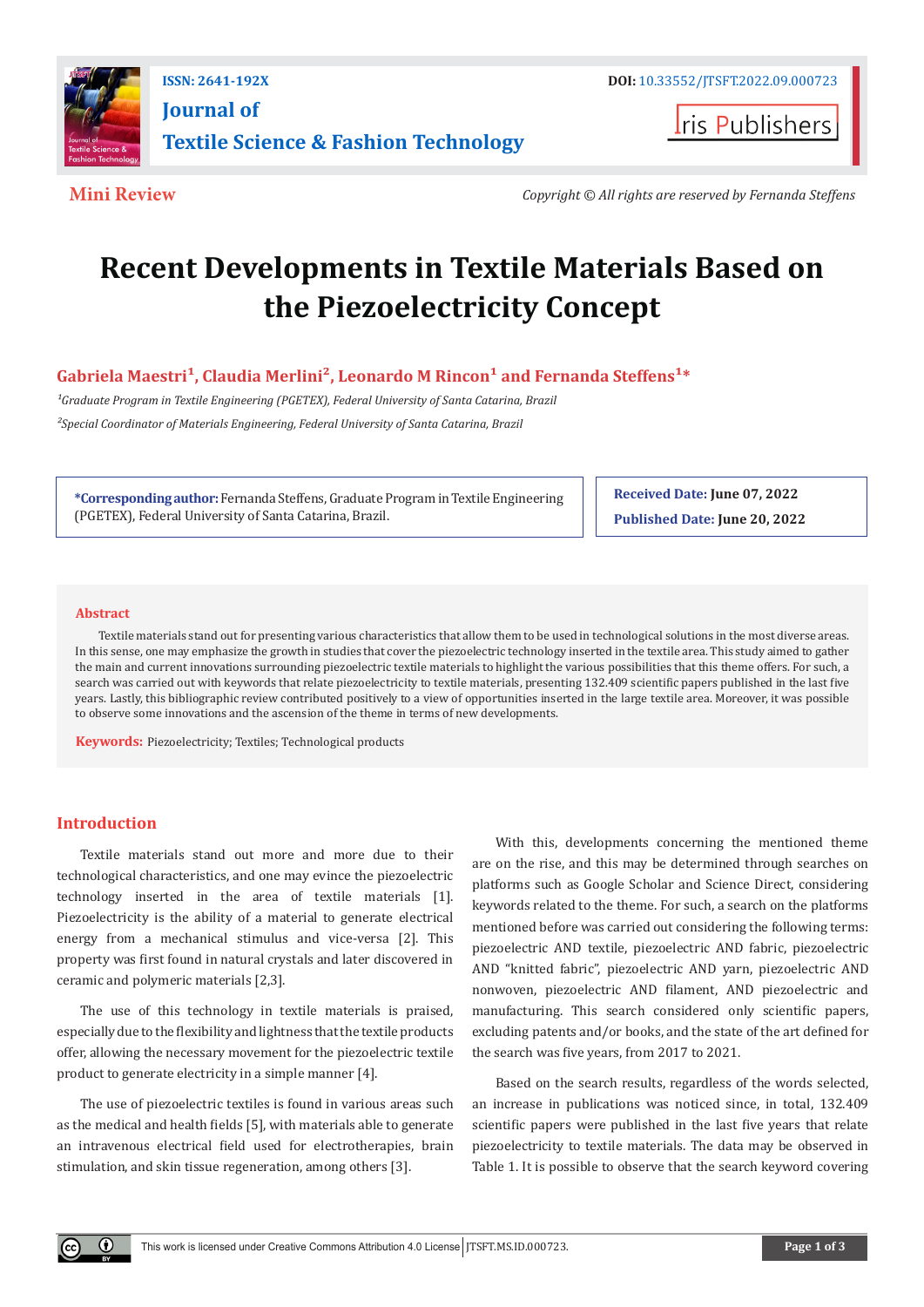piezoelectricity and knitted fabric has the lowest number of publications. In this sense, it is verified as a potential area of the textile industry to be explored in terms of products with piezoelectric properties. This ends up being quite interesting since knitting technology provides materials with elastic characteristics, which

are important for developing the piezoelectric behavior. Among the words selected, the highest numbers in terms of publications were verified for the term that covers the manufacturing of piezoelectric materials, once again confirming the great potential of this technology.

| Year                                 | 2017                     |        | 2018 |           | 2019 |                | 2020 |           | 2021 |                 |
|--------------------------------------|--------------------------|--------|------|-----------|------|----------------|------|-----------|------|-----------------|
| Search platforms                     | $GS*$                    | $SD**$ | GS   | <b>SD</b> | GS   | <b>SD</b>      | GS   | <b>SD</b> | GS   | <b>SD</b>       |
| Keywords                             | Quantity of publications |        |      |           |      |                |      |           |      |                 |
| "piezoelectric" AND "textile"        | 1490                     | 141    | 2060 | 177       | 2250 | 227            | 2720 | 311       | 3330 | 44 <sub>9</sub> |
| "piezoelectric" AND "fabric"         | 1610                     | 137    | 1960 | 193       | 2380 | 243            | 2620 | 295       | 3450 | 417             |
| "piezoelectric" AND "knitted fabric" | 57                       |        | 82   | 10        | 93   | $\overline{4}$ | 98   | 10        | 151  | 16              |
| "piezoelectric" AND "yarn"           | 386                      | 39     | 504  | 49        | 622  | 64             | 762  | 93        | 1080 | 14 <sub>5</sub> |
| "piezoelectric" AND "nonwoven"       | 245                      | 28     | 292  | 18        | 431  | 32             | 459  | 32        | 608  | 51              |
| "piezoelectric" AND "filament"       | 1650                     | 142    | 1700 | 185       | 2050 | 218            | 2180 | 280       | 2160 | 382             |

"piezoelectric" AND "manufacturing" 10600 1416 11900 1617 13200 1830 13100 2144 14400 2694

**Table 1:** Publications from 2017 to 2021 about the theme of piezoelectric textiles.

\*GS=Google Scholar

### \*\*SD=Science Direct

From this study, some examples of applications of piezoelectric textile materials were verified in the literature, confirming the various possibilities that this theme offers.

### **Applications of Piezoelectric Textile Materials**

Textile products with piezoelectric characteristics are inserted in the most diverse areas. For example, one may mention the development of piezoelectric and flexible acoustic sensors [6], devices built in layers based on piezoelectricity concepts to capture electrical energy [7], and materials for use in the medical area with the ability to release drugs [3], among others.

#### **Monitoring of human conditions**

A study by Naeem et al. [1] evinced the development of a piezoelectric textile device built from polyvinylidene fluoride (PVDF) nanofibers obtained from the electrospinning method incorporated into a knitted fabric with the aid of a sewing technique for use in monitoring the angles of the human body during a given activity. The results confirmed the piezoelectric behavior of the device, given that its electrical response increased as an increase in the curvature (angle variation) of the human body occurred [1].

### **High-tech piezoelectric products**

Yu et al. [8] presented a waterproof piezoelectric textile device with good breathability properties, characteristics still challenging for a piezoelectric material due to the need to incorporate electrodes at the ends. In this study, the authors developed a material built in layers, with the outermost layers being of conductive woven fabric with zinc oxide (ZnO) nanoparticles and a central layer formed of electrospun PVDF nonwoven fabric. The final device presented an average voltage of  $1.6 \pm 0.08$  V and maintained this result even after being submitted to 3600 cycles of a pressure test. Regarding the hydrophobicity test, the material corresponded to a contact angle ranging from 119.87° to 107.41°, thus confirming its waterproof characteristic [8].

#### **Textile machinery components**

The so-called "Piezo technology" is present in components for manufacturing textile products. An example is the selection of piezoelectronic needles for use in both weft and warp knitting machines in circular Jacquard and Raschel machines, respectively, developed by Johnson Matthey Piezo Products GmbH®. The set of needles operates electronically and contains piezoelectric technology based on ceramic materials. This technology provides an increase in the productivity of the mentioned machinery since the actuators based on piezoceramics have high quickness in their process compared to the selection of needles. Moreover, it offers a cost reduction, given that it consumes less energy, in addition to not requiring a cooling system because the actuators do not heat up during the operation. Other beneficial characteristics of the technology are the innovative designs, ability to produce different patterns, and long lifespan [9].

## **Challenges and Perspectives**

Piezoelectric materials find challenges regarding their development and the definition of standardized tests to verify the piezoelectric effect, especially when the textile device in question is built in layers, with each layer possibly being formed by a different